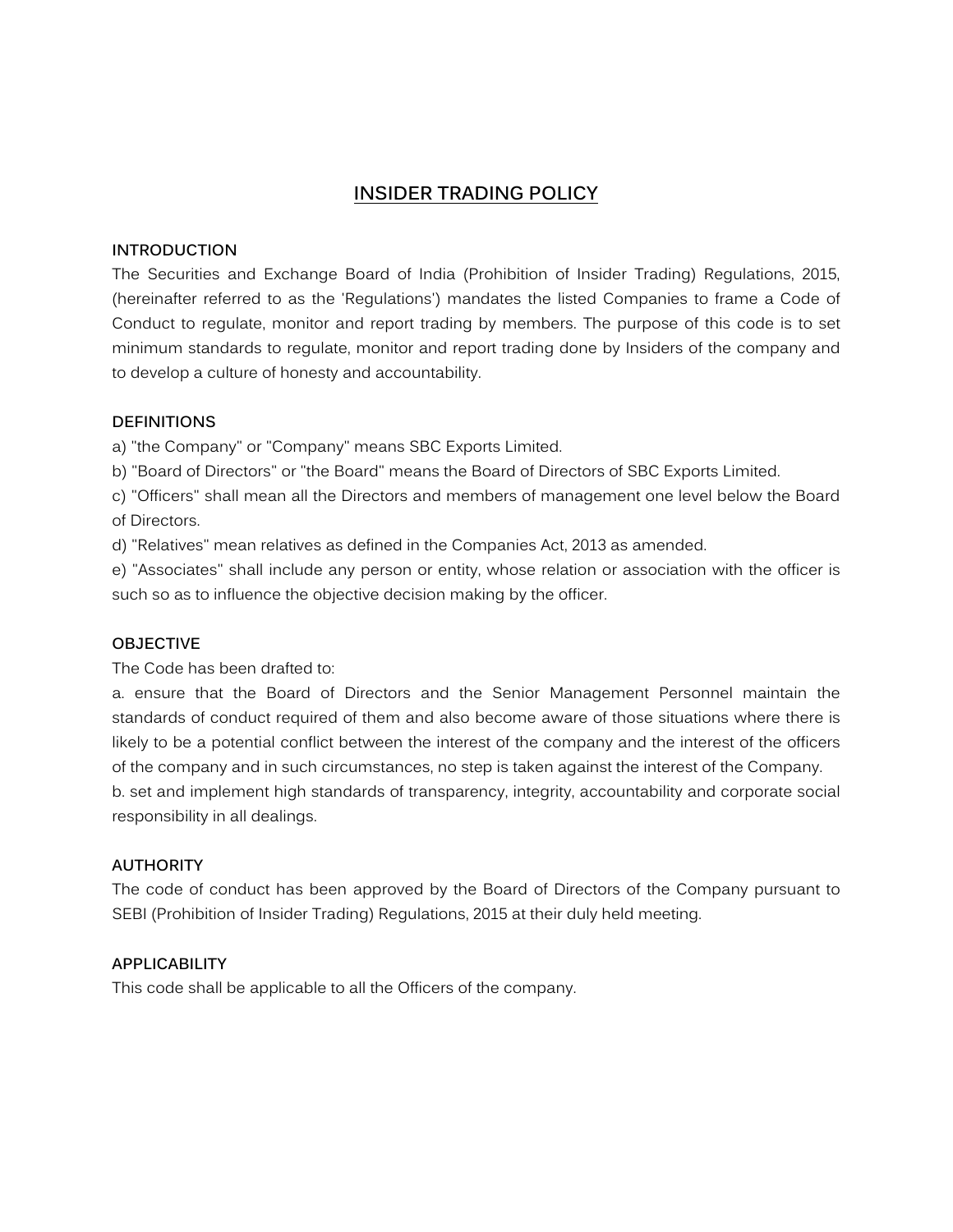# **CODE OF CONDUCT**

The Officers of the company shall always act in the best interests of the Company and shall observe the highest standards of ethical conduct and integrity and shall work to the best of their ability and judgment.

### **A. Legal, Honest and Ethical Conduct**

The Officers of the company shall always act in accordance with the highest standards of personal and professional integrity, honesty and ethical conduct. They shall act with due care, competence and diligence, without allowing their independent judgment to be subordinated. Honest conduct is a conduct that is free from fraud or deception. Ethical conduct is ethical handling of actual or apparent conflicts of interest between personal and professional relationship.

### **B. Need to know basis**

All information shall be handled within the organisation on a need-to-know basis and no Unpublished Price Sensitive Information (UPSI) shall be communicated to any person. Provided that nothing contained above shall be applicable when an UPSI is communicated, provided, allowed access to or procured:

(i) in furtherance of legitimate purposes, performance of duties or discharge of legal obligations pursuant to appropriate confidentiality and non-disclosure agreements being executed; or (ii) in the event the Board of Directors direct or cause the public disclosure of UPSI in the best interest of the Company; or

(iii) within a group of persons if such persons have been identified and secluded within a **"chinese wall"** or information barrier by the Compliance Officer from the rest of the Company for a particular purpose or for a specified period of time in furtherance of legitimate purposes, performance of duties or discharge of legal obligations, and are subjected to, among other conditions, additional confidentiality obligations, information barriers designed to prevent exchanges of UPSI outside the "chinese wall", and the execution of an undertaking by such persons to abstain and / or forego Trading during such seclusion or till the UPSI no longer constitutes UPSI.

# **C. Prohibition on Insider Trading**

An Insider shall not, directly or in directly,-

i. Trade in securities that are listed or proposed to be listed when in possession of UPSI;

ii. Trade in securities of the Company except when the Trading Window is open and the Insider is not in possession of UPSI.

Provided the restriction in C (i) above shall not apply to:

(a) a transaction that is an off-market inter-se transfer between Promoters who were in possession of the same UPSI without being in breach of these Rules and both parties had made a conscious and informed trade decision; and

(b) Trades pursuant to a Trading Plan set up in accordance with these Rules.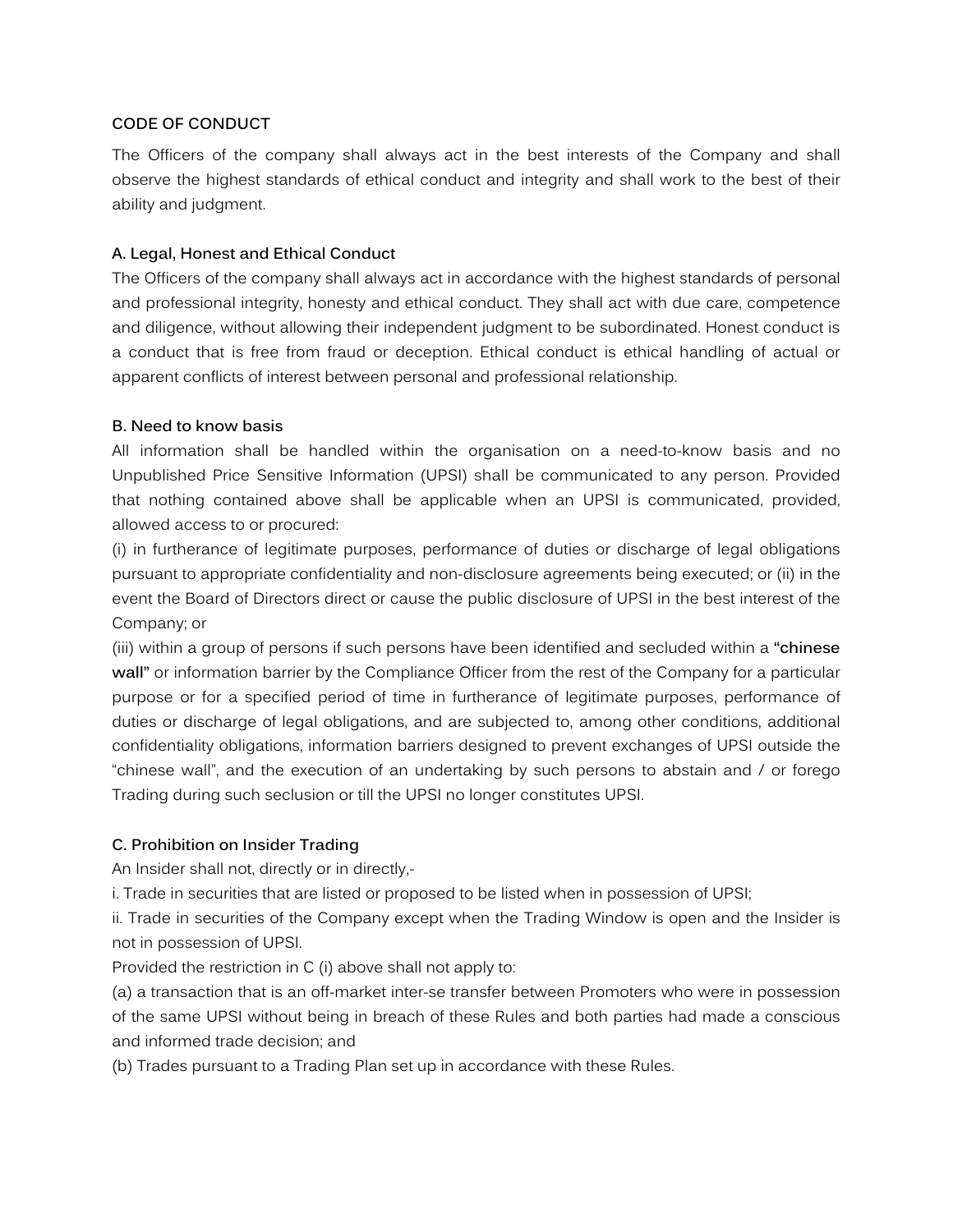### **D. Trading Window**

i. The Compliance Officer shall notify a 'trading window' during which the Officers of the company may trade in the Company's securities after securing preclearance from the Compliance Officer in accordance with these Rules. ii. Officers of the company shall not Trade in the Company's securities when the trading window is closed.

iii. Additionally, the trading window shall be closed in particular for an Officer of the company when the Compliance Officer determines that such person can reasonably be expected to have possession of UPSI, for such periods as determined by the Compliance Officer

iv. The trading window may be re-opened after closure, not earlier than 48 hours after the UPSI in question becomes generally available.

# **E. Re-opening of the trading window:**

The timing for the re-opening of the trading window shall be determined by the compliance officer taking into account various factors including the unpublished price sensitive information in question becoming generally available and being capable of assimilation by the market, which in any event shall be not less than forty-eight hours after the information becomes generally available. The trading window shall also be applicable to any person having contractual or fiduciary relation with the company, such as auditors, accountancy forms, law firms, analysts, consultants etc, assisting or advising the company.

### **F. Pre-clearance of Trading:**

When the trading window is open, trading by officers shall be subject to pre-clearance by the compliance officer, if the value of the proposed trade is above the thresholds stipulated by the Board:

1) The Officers of the company may trade in the securities of the Company when the trading window is open, after obtaining approval of the Compliance Officer of the company

2) The Compliance Officer shall not approve any proposed trade by any Officer of the company if the Compliance Officer determines that such officer is in possession of UPSI even though the trading window is open.

3) The officer of the company shall, within two days of the execution of the Trade, submit the details of such Trade to the Compliance Officer. In case the transaction is not undertaken, a report to that effect shall be filed with the Compliance Officer.

4) Prior to approving any trades, the compliance officer shall be entitled to seek declarations to the effect that the applicant for pre-clearance is not in possession of UPSI.

5) An Officer who trades in securities without complying with the preclearance procedure as envisaged in these Rules or gives false undertakings and/or makes misrepresentations in the undertakings executed by him/her while complying with the pre-clearance procedure shall be subjected to the penalties as envisaged in these Rules.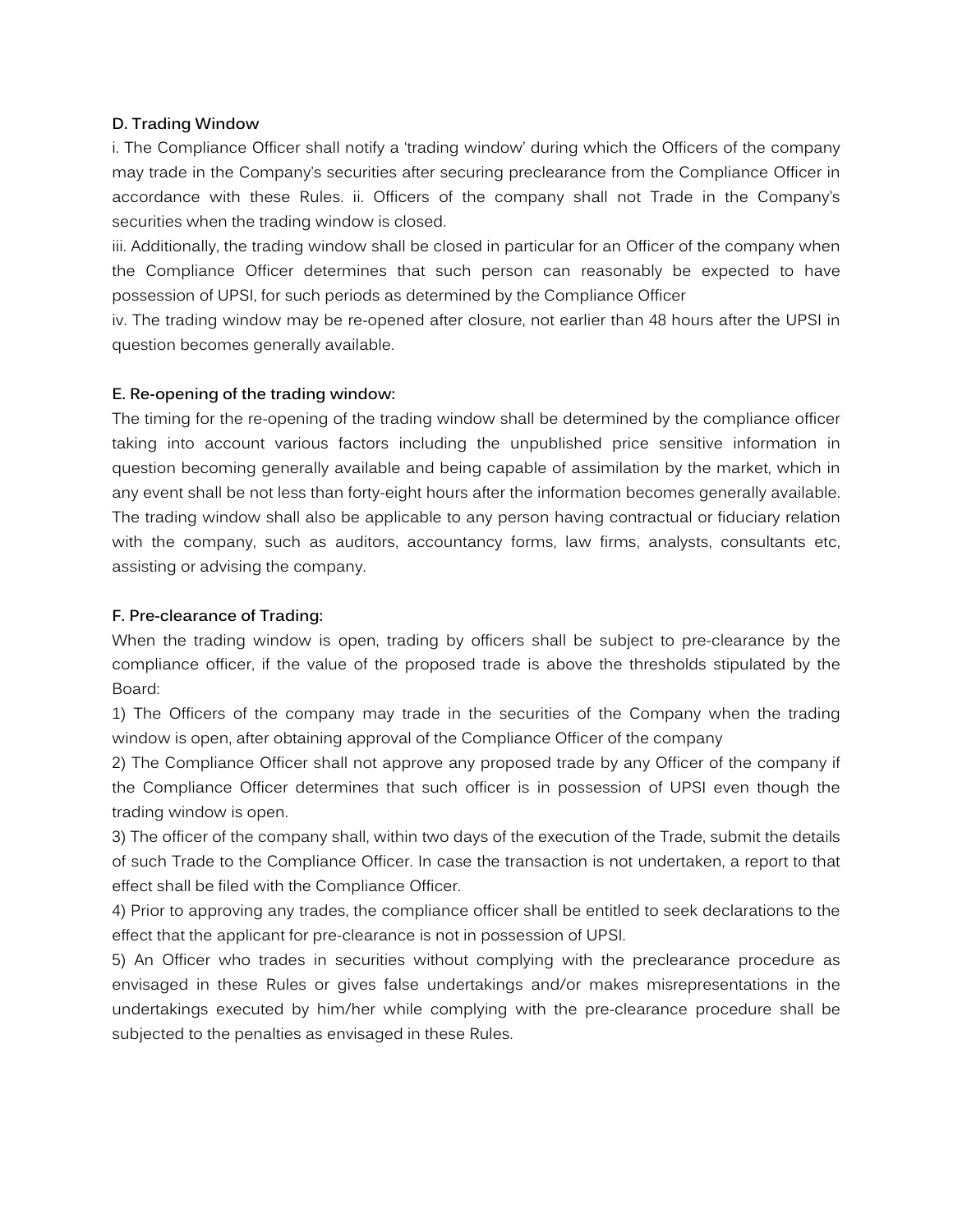6) Nothing in this rule shall apply to any trade involving a value less than Rs.5 Lakhs or such other amount as may be specified by the Board of Directors from time to time provided the Designated Person is not in possession of UPSI while executing the Trade.

### **G. Restricted List:**

The compliance officer shall confidentially maintain a list of securities as a 'restricted list' which shall be used as the basis for approving or rejecting applications for preclearance of trades.

### **H. Additional Trading Restrictions on Designated Persons**

1) No Director or Key Managerial Personnel shall enter into derivative transactions in respect of the securities of the Company.

2) All Officers of the company who Trade in the securities of the company shall not enter into an opposite transaction during the next six months following the prior transaction. The compliance officer is empowered to grant relaxation from strict application of such restriction for reasons recorded in writing provided that such relaxation does not violate the regulations.

3) In case of any contra trade be executed, inadvertently or otherwise, in violation of such a restriction, the profits from such trade shall be liable to be disgorged for remittance to the SEBI for credit to the Investor Protection and Education Fund administered by SEBI.

### **I. Trading Plan:**

1) Officers of the company shall be entitled to formulate a Trading Plan that complies with the SEBI Regulations (a "Trading Plan") and present it to the Compliance Officer for approval and public disclosure pursuant to which Trades may be carried out in his behalf in accordance with such plan. 2) The Compliance Officer shall review and approve the Trading Plan if it complies with the SEBI Regulations and shall disclose the Trading Plan to the stock exchanges.

3) The Trading Plan once approved shall be irrevocable and the Designated Person shall mandatorily have to implement the plan, without being entitled to either deviate from it or to execute any trade in the securities outside the scope of the Trading Plan. However, the implementation of the Trading Plan shall not be commenced, if at the time of formulation of the plan, the officer is in possession of UPSI and the said information has not become generally available at the time of the commencement of implementation. The commencement of the Trading Plan shall be deferred until such UPSI becomes generally available information.

Further, the officer shall also not be allowed to Trade in securities of the Company, if the date of Trading in securities of the Company, as per the approved Trading Plan, coincides with the date of closure of Trading Window announced by the Compliance Officer.

### **J. Conflict of Interest**

The Officers of the company shall not engage in any business, relationship or activity which might conflict with the interest of his/her company or that would tend to influence him/her to act in any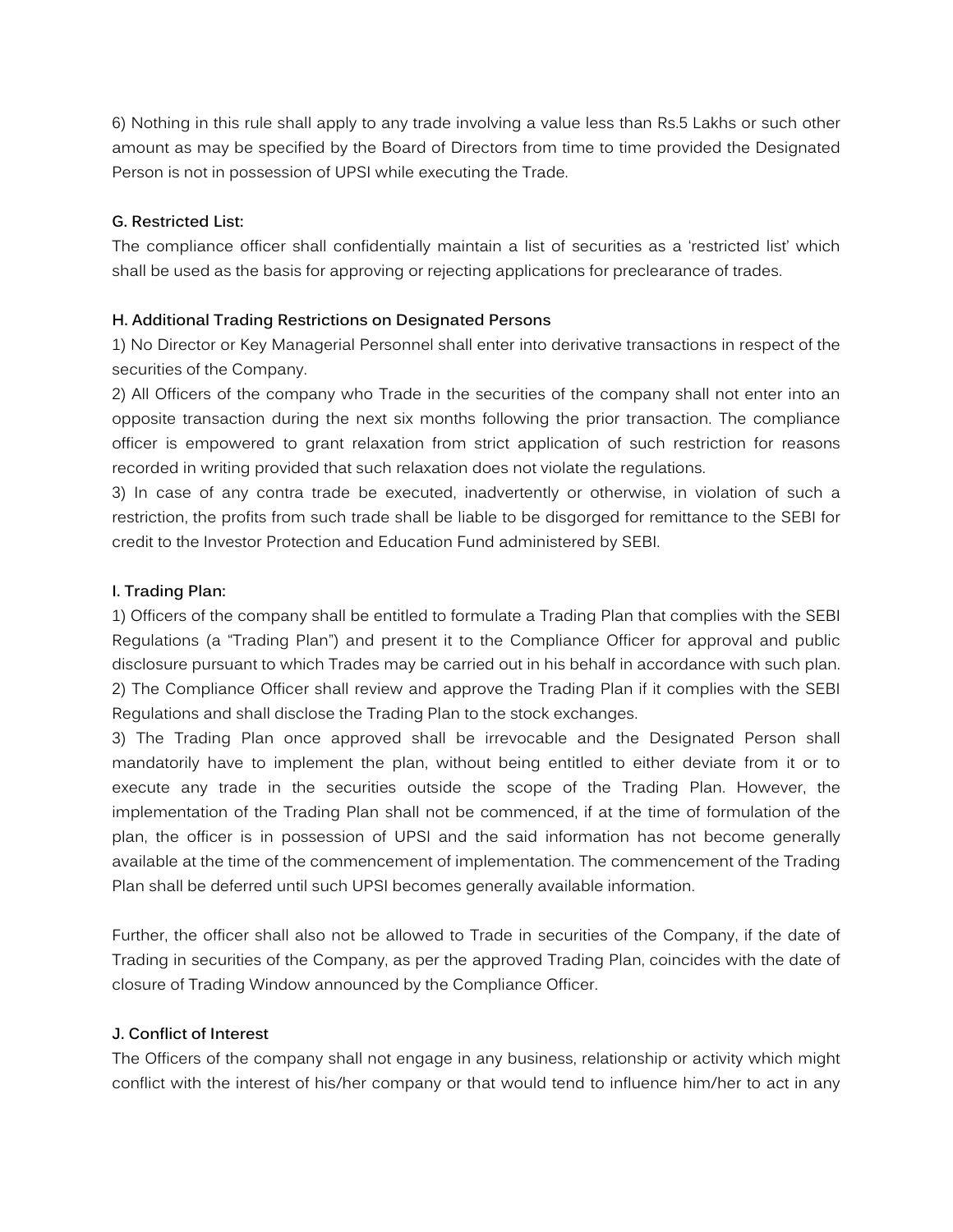manner other than in the best interests of the Company. Every Officer of the company should make a full disclosure to the Board of any transaction that they reasonably expect, could give rise to an actual conflict of interest with the Company and seek the Board's authorization to pursue such transactions, if needed.

### **K. Confidentiality**

The Officers of the company should maintain confidentiality of information entrusted to them in carrying out their duties and responsibilities. The Officers of the company and his or her immediate family members shall not derive any benefit or assist others to derive any benefit from the access to and possession of information about the Company, which is not in the public domain and thus constitutes insider information. The Confidential information includes all non-public information (including private, proprietary, and other) that might be of use to competitors or the disclosure of which might be harmful to the company or its Associates.

### **L. Fair Dealing**

The Officers of the company should endeavour to deal fairly and not seek to take unfair advantage of the Company through manipulation, concealment, abuse of privileged information, misrepresentation of material facts or any other unfair dealing.

### **M. Disclosure of Interest**

The Officers of the company should disclose the necessary information to the Company and the Board of Directors at regular intervals in respect of declarations required to be made under Applicable Law, including the Companies Act, 2013 as amended, details of related parties and details of any material financial and commercial transactions where a conflict of interest is likely.

# **N. Compliance with the "Code of Conduct for Prevention of Insider Trading"**

The Officers of the company should comply with the provisions of the Code of Conduct for Prevention of Insider Trading at all times.

### **O. Compliance with Laws & Regulations**

The Officers of the company should comply with all the applicable laws, rules and regulations for the time being in force both in letter and in spirit.

### **P. Violations of the Code**

The Officers of the company shall ensure compliance with the Code. The Company will take appropriate action against any Officers of the company whose actions are found to violate the Code, after giving him/her a reasonable opportunity of being heard. Where laws have been violated, the Company will cooperate fully with the appropriate authorities/regulators and enforcement agencies